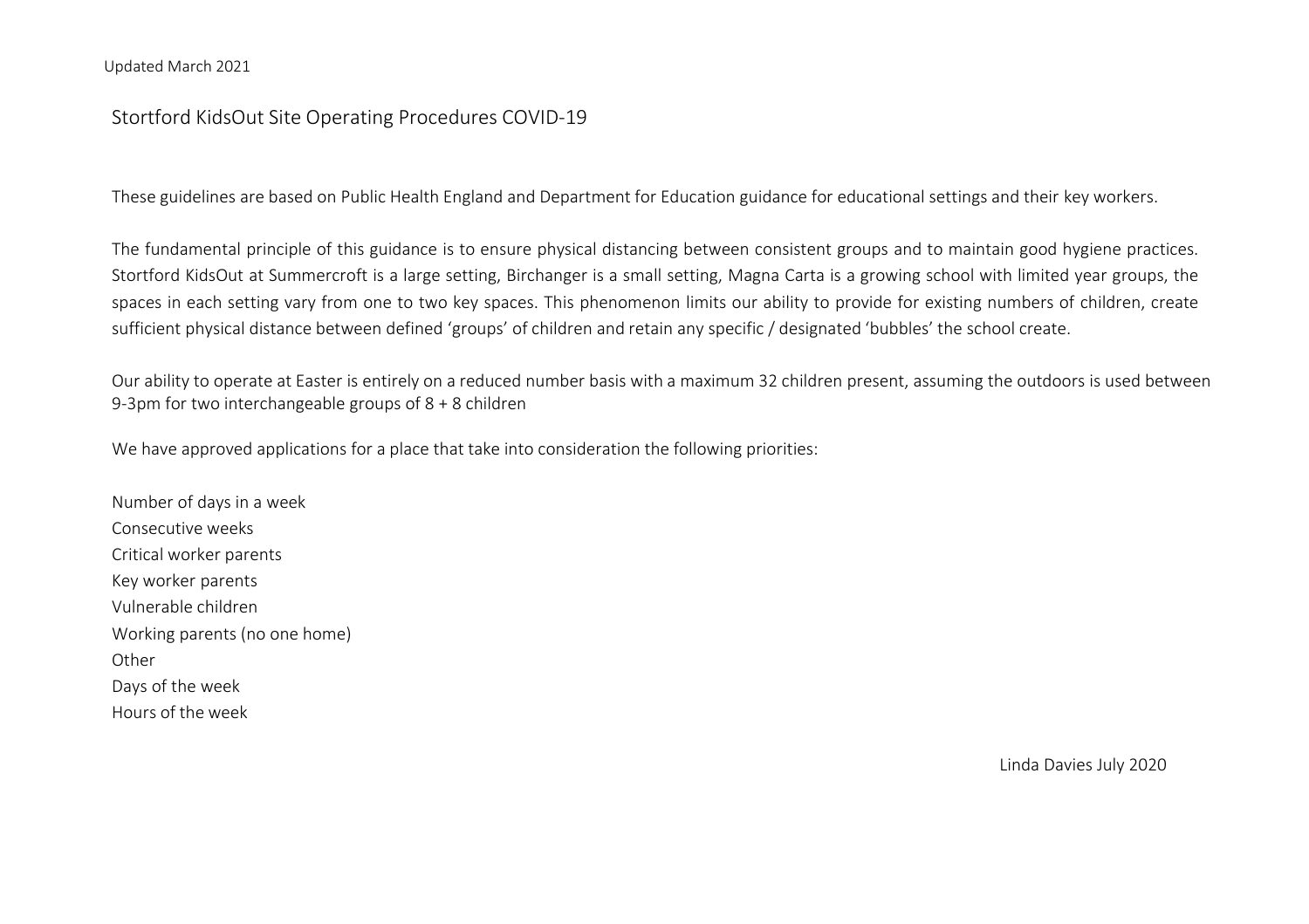| <b>FOCUS</b> | <b>ASPECT</b>                    | RECOMMENDATIONS for PROCEDURE                                                                                                                                                                                                                                                                                                                                                                                                                                                                                                                                                                                                                                                                                                                                                                                                                                                                                                                                                                                                                                                                                                                                                                                                   |
|--------------|----------------------------------|---------------------------------------------------------------------------------------------------------------------------------------------------------------------------------------------------------------------------------------------------------------------------------------------------------------------------------------------------------------------------------------------------------------------------------------------------------------------------------------------------------------------------------------------------------------------------------------------------------------------------------------------------------------------------------------------------------------------------------------------------------------------------------------------------------------------------------------------------------------------------------------------------------------------------------------------------------------------------------------------------------------------------------------------------------------------------------------------------------------------------------------------------------------------------------------------------------------------------------|
| Children     | Attendance                       | Only children who are symptom free or have completed the required isolation period will be<br>$\bullet$<br>permitted to attend the setting.<br>Children may not attend if a member of the family is self-isolating or has a high temperature<br>$\bullet$                                                                                                                                                                                                                                                                                                                                                                                                                                                                                                                                                                                                                                                                                                                                                                                                                                                                                                                                                                       |
|              |                                  | Staff will take temperatures of children on arrival and risk assess with regular health<br>$\bullet$<br>questionnaires for returning children                                                                                                                                                                                                                                                                                                                                                                                                                                                                                                                                                                                                                                                                                                                                                                                                                                                                                                                                                                                                                                                                                   |
|              | Physical distancing/<br>grouping | There will be TWO groups at Summercroft School, Green Suite for the duration of the holiday<br>$\bullet$<br>clubs<br>The TWO groups may be outdoors together, but occupying different areas<br>$\bullet$<br>The two groups will not mix indoors<br>A toilet will be allocated, one to each group<br>Children washing hands will be monitored by staff<br>$\bullet$<br>Communal internal spaces will be restricted to essential access only and staff will operate a<br>single pathway, waiting until the space has been vacated by colleagues before passing<br>Staff will communicate with each other by using a walkie-talkie and will not be permitted to<br>move around to visit the other consistent group or 'bubble' unless essential e.g. for emergency<br>reasons<br>Our outdoor space is large. It will be possible to accommodate the two 'bubbles' at the same<br>time<br>The children will be encouraged to keep a 1m distance from staff if possible<br>Any child hurt or upset will be attended to by staff in the proximity required for the<br>situation. If a younger child needs a cuddle, they will receive one, an older child will be<br>encouraged to enter into dialogue with us in the first instance. |
|              |                                  | If required, children will be isolated if unwell in the music room until parents arrive<br>$\bullet$                                                                                                                                                                                                                                                                                                                                                                                                                                                                                                                                                                                                                                                                                                                                                                                                                                                                                                                                                                                                                                                                                                                            |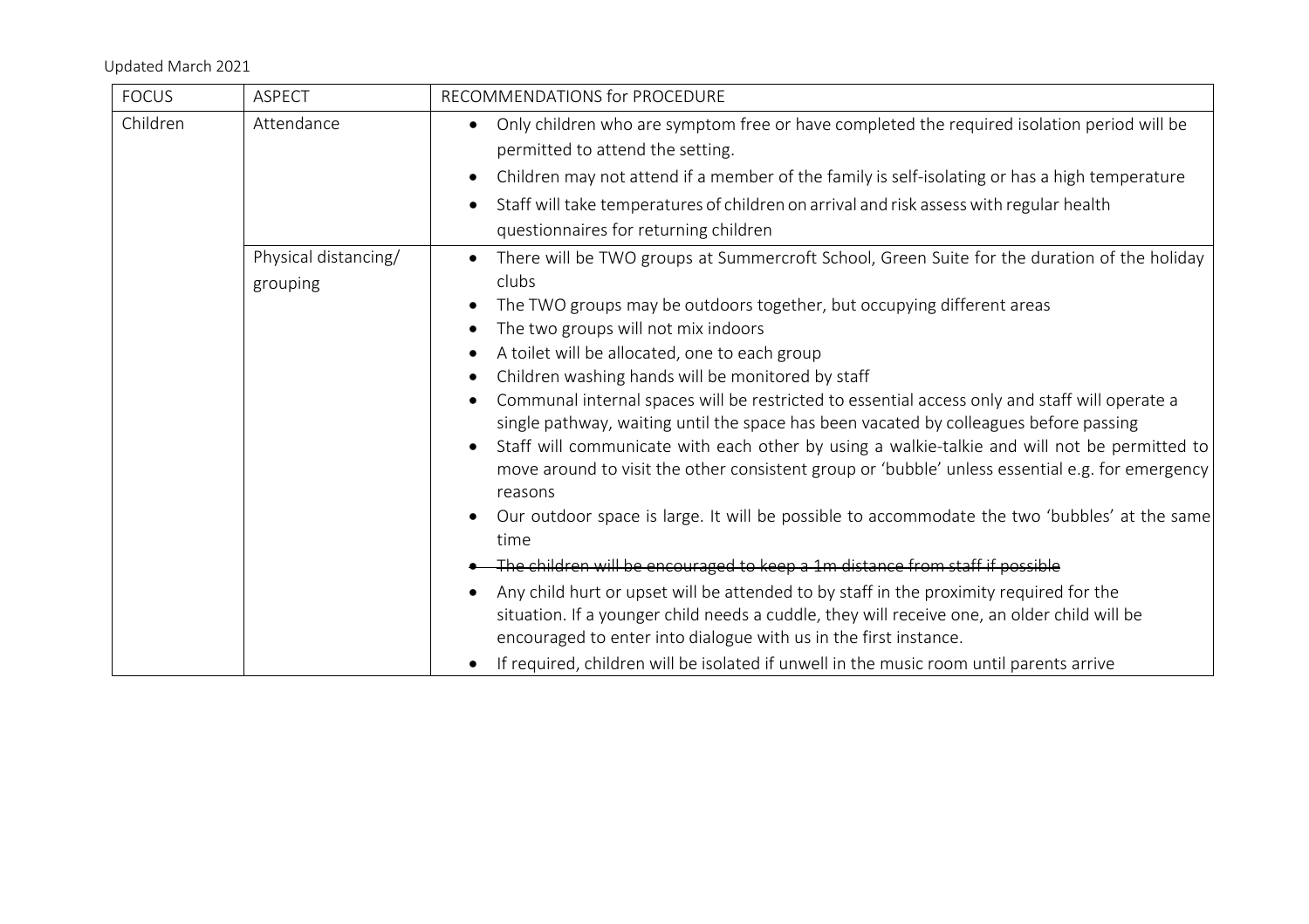| Wellbeing and<br>education | • Children will be supported in age appropriate ways to understand the steps they can take to<br>keep themselves safe including regular hand washing, coughing, sneezing into a tissue and<br>discarding safely                                                                                                                                                                          |
|----------------------------|------------------------------------------------------------------------------------------------------------------------------------------------------------------------------------------------------------------------------------------------------------------------------------------------------------------------------------------------------------------------------------------|
|                            | • Children will be supported to understand the changes and challenges they may be<br>encountering because of Covid-19. Staff will ensure they are aware of a child's need for<br>attachment and emotional support; there will be no social distancing between staff and<br>EYFS children, it would be poor practice to do so, it would have a negative effect on<br>emotional wellbeing. |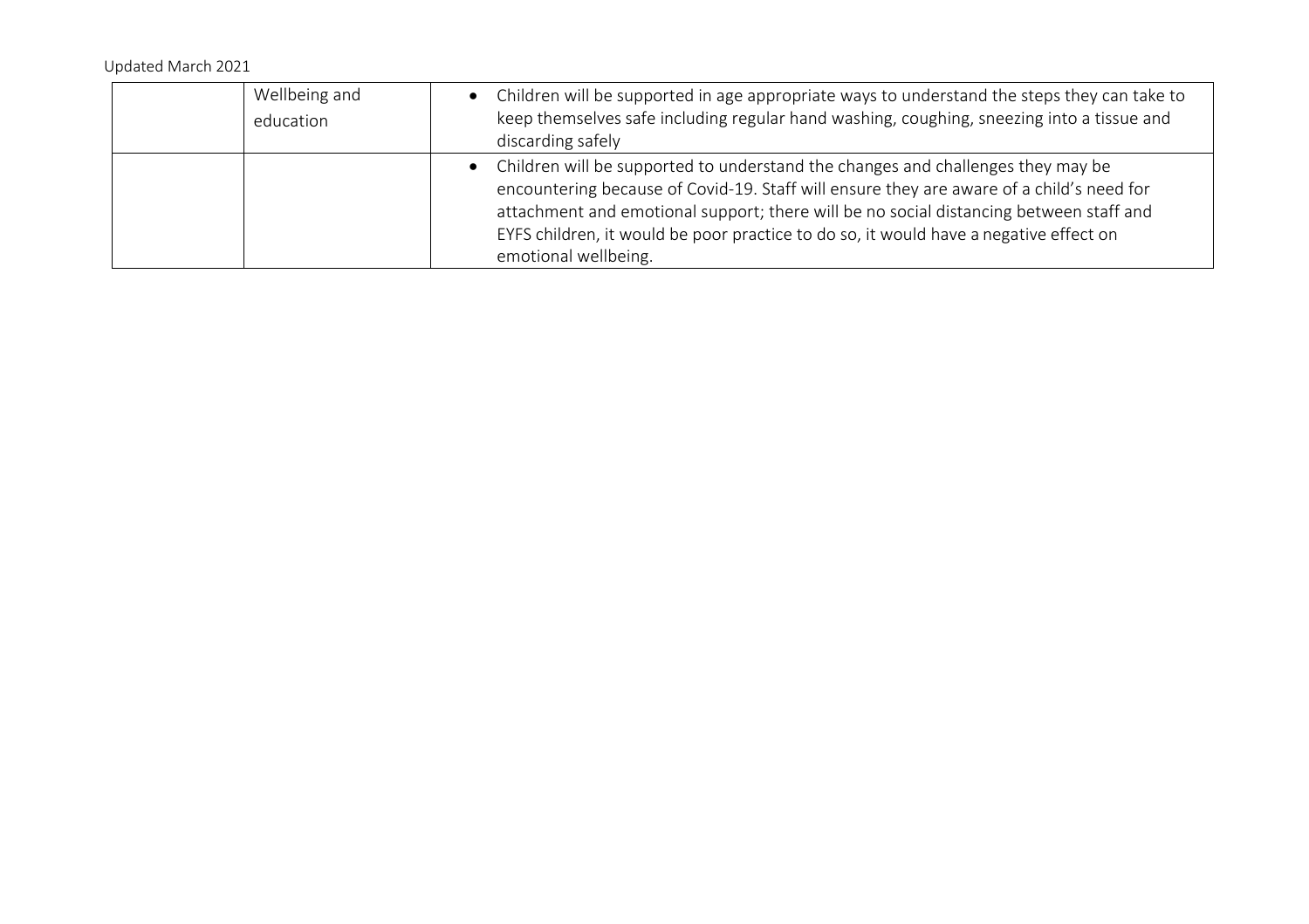| Staff | Attendance                       | Staff will only attend the club if they are symptom free, have completed the required<br>$\bullet$<br>isolation period or receive a negative COVID19 test result.                                                                                                                                                                                                                                                                                                                                                                                                                                                                                                                                                                          |
|-------|----------------------------------|--------------------------------------------------------------------------------------------------------------------------------------------------------------------------------------------------------------------------------------------------------------------------------------------------------------------------------------------------------------------------------------------------------------------------------------------------------------------------------------------------------------------------------------------------------------------------------------------------------------------------------------------------------------------------------------------------------------------------------------------|
|       |                                  | We require all staff to have their temperature taken on arrival and we will risk assess with                                                                                                                                                                                                                                                                                                                                                                                                                                                                                                                                                                                                                                               |
|       |                                  | regular health checks for those returning from sicknessabsence                                                                                                                                                                                                                                                                                                                                                                                                                                                                                                                                                                                                                                                                             |
|       |                                  | To accommodate a safe re-opening, we have designed the rota to limit the number of staff in<br>the club and maintain a consistent group. We will open 8am to 5pm to make this easier to<br>accomplish.<br>We will maintain staff to child ratios as a maximum 1 adult : 8 children, this gives us ample                                                                                                                                                                                                                                                                                                                                                                                                                                    |
|       |                                  | manageability to support the hygiene and care routines required                                                                                                                                                                                                                                                                                                                                                                                                                                                                                                                                                                                                                                                                            |
|       | Physical distancing/<br>grouping | Staff will remain with their 'bubble' and will limit time spent with other staff or<br>$\bullet$<br>the other 'bubble' or consistent group of children<br>We will not need to use the revised Ofsted Emergency Revisions to the EYFS that<br>provide many settings with flexibility on ratios and qualifications to make operating<br>feasible for children in the EYFS<br>Qualified staff will be present in each room, club leaders will be present all day, every day.<br>Staff are trained in first aid, safeguarding children, and infection control<br>Staff must avoid physical contact with each other including handshakes and hugs.<br>Ongoing staff training and staff meetings will continue via virtual meetings if necessary |
|       | Training                         | All staff have received updated instruction and training in infection control before<br>$\bullet$<br>returning to work from furlough. All staff have been offered support to prepare them for a<br>'new normal' KidsOut. They have attended a virtual staff meeting where we have<br>discussed and agreed our operational procedures, COVID19 risk assessment and updated<br>information about coronavirus, have been discussed fully.                                                                                                                                                                                                                                                                                                     |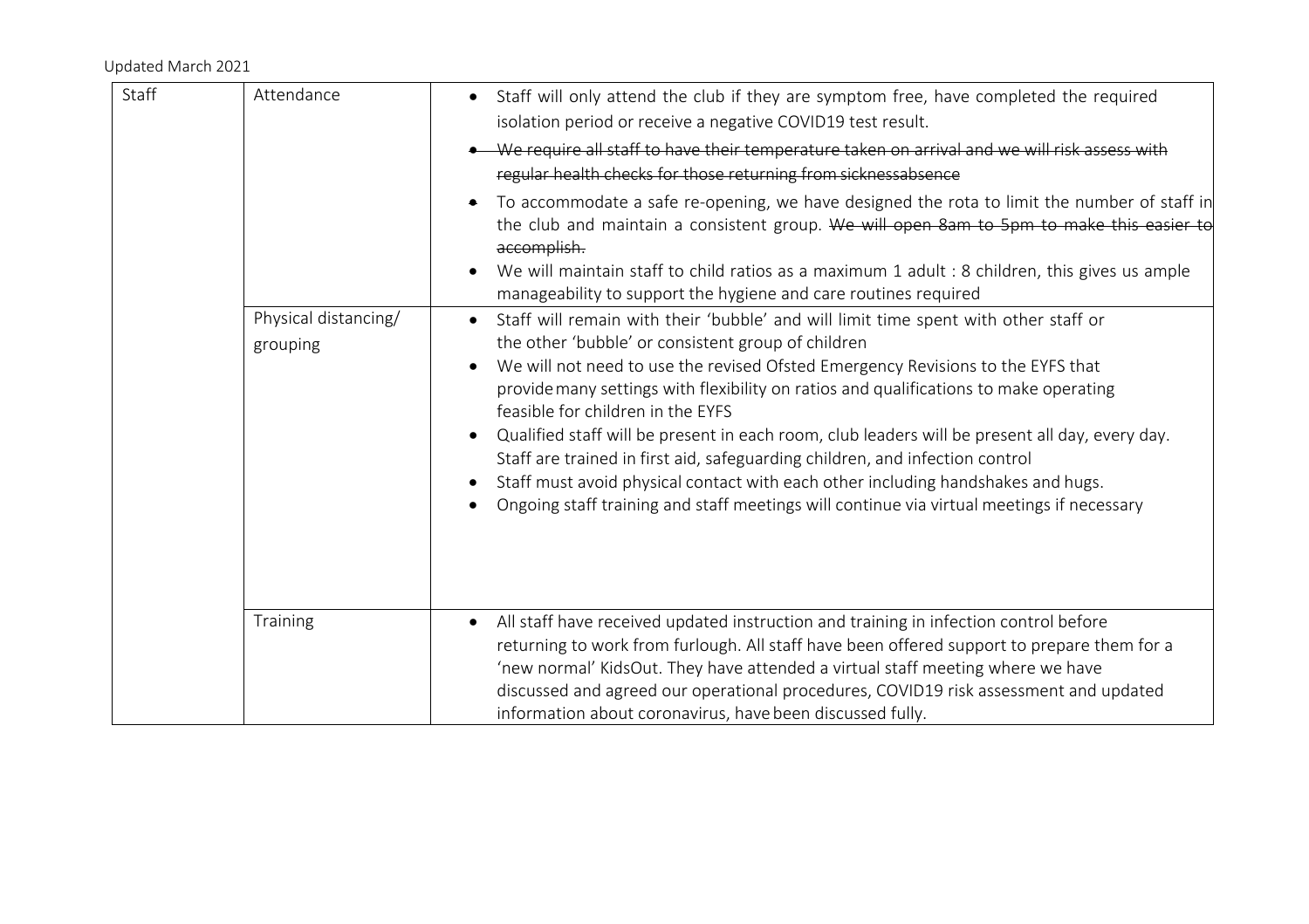| Parents | Physical distancing | Only parents who are symptom free and or have completed the required isolation periods will<br>be able to drop off or collect their child                                                                                                                                                                                                                        |
|---------|---------------------|------------------------------------------------------------------------------------------------------------------------------------------------------------------------------------------------------------------------------------------------------------------------------------------------------------------------------------------------------------------|
|         |                     | Please ensure that drop off and pick up is limited to 1 parent per family. We need parents to<br>$\bullet$<br>arrive within a 15 minute period and collect on time for your session<br>Parents will not be permitted to enter the Green Suite.                                                                                                                   |
|         |                     | Staff will welcome parents & children outside the building, Parents should hand over to<br>staff maintaining social distance (adults only). There is no socialdistancing for children who<br>remain in the EYFS up to 31 August 2020.                                                                                                                            |
|         |                     | Only ONE parent at a time may approach a member of staff if required<br>$\bullet$                                                                                                                                                                                                                                                                                |
|         |                     | We may adjust the point/place of arrival/collection daily and advise parents in advance                                                                                                                                                                                                                                                                          |
|         |                     | Parents should try and avoid mixing children into multiple person groups whilst attending club.<br>This includes other settings (including childminders) or other increasingly larger social groups<br>as permitted by government guidance, indoors and outdoors.                                                                                                |
|         |                     | Parents should avoid staying away from home for more than 2 nights in a public place. We will<br>require a further 7 day absence, before returning to club for 3 or more overnight absences                                                                                                                                                                      |
|         |                     | from home                                                                                                                                                                                                                                                                                                                                                        |
|         |                     | Exceptions are up to 6 member family groups or adopted family groups                                                                                                                                                                                                                                                                                             |
|         | Communications      | All parents will be expected to play a full and vital role in supporting us to maintain these safe<br>$\bullet$<br>operating procedures and any other measures that may evolve over time. We need your<br>support to ensure the health, wellbeing and safety of children, staff and each of you as<br>parents. Important updates will be communicated via email. |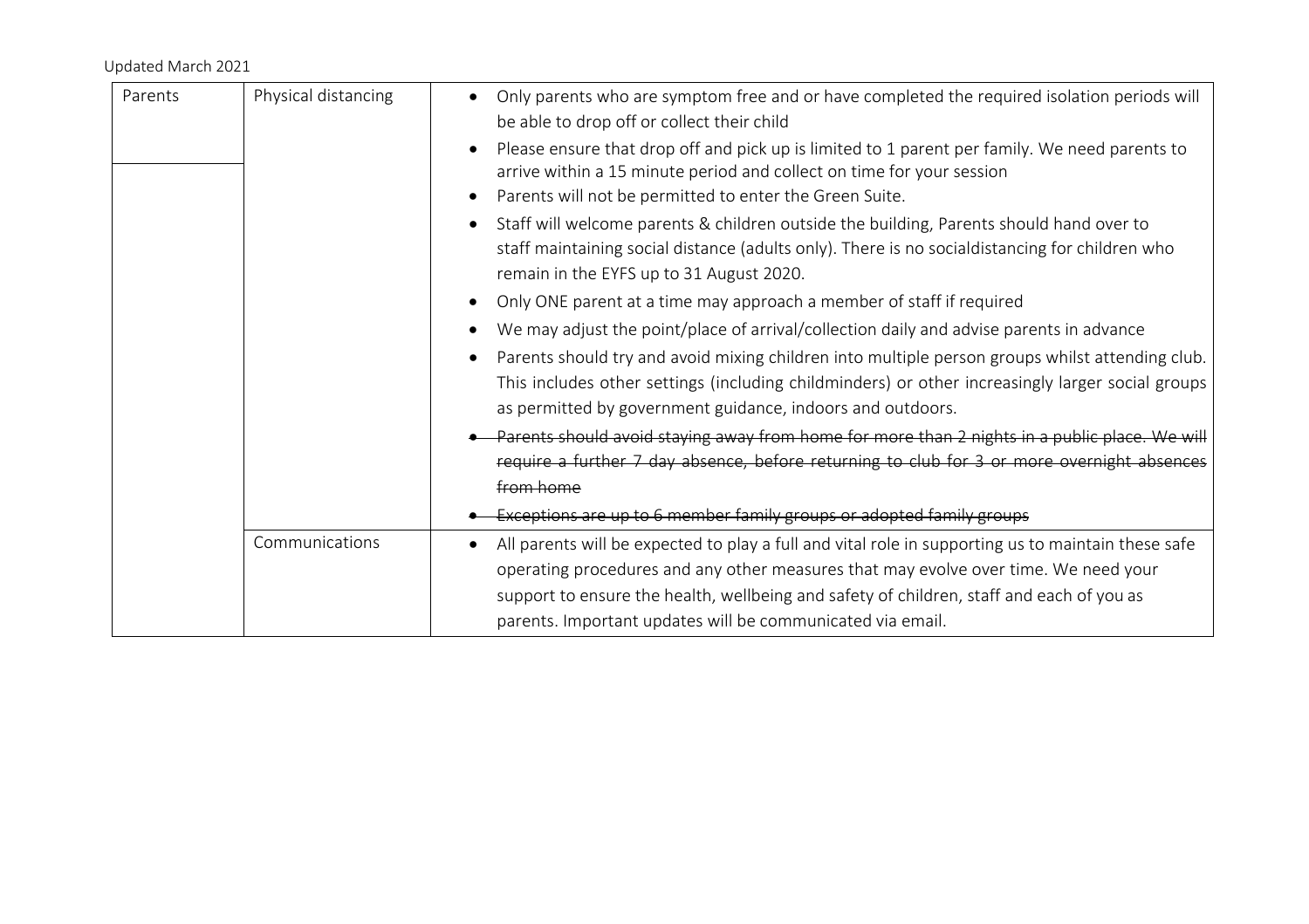| Visitors | <b>Visits</b>                                | There will no permitted visitors to the Green Suite unless for emergency repair purposes<br>$\bullet$<br>There will be no settling of children<br>Essential/emergency visitors will have their temperature taken on entry                                  |
|----------|----------------------------------------------|------------------------------------------------------------------------------------------------------------------------------------------------------------------------------------------------------------------------------------------------------------|
| Travel   | Travel associated with<br>setting operations | Staff and Parents are encouraged to travel alone, using your own transport<br>$\bullet$<br>There will be no outings from the club into the local community.<br>Forest School activities will take place within the grounds of the host school<br>$\bullet$ |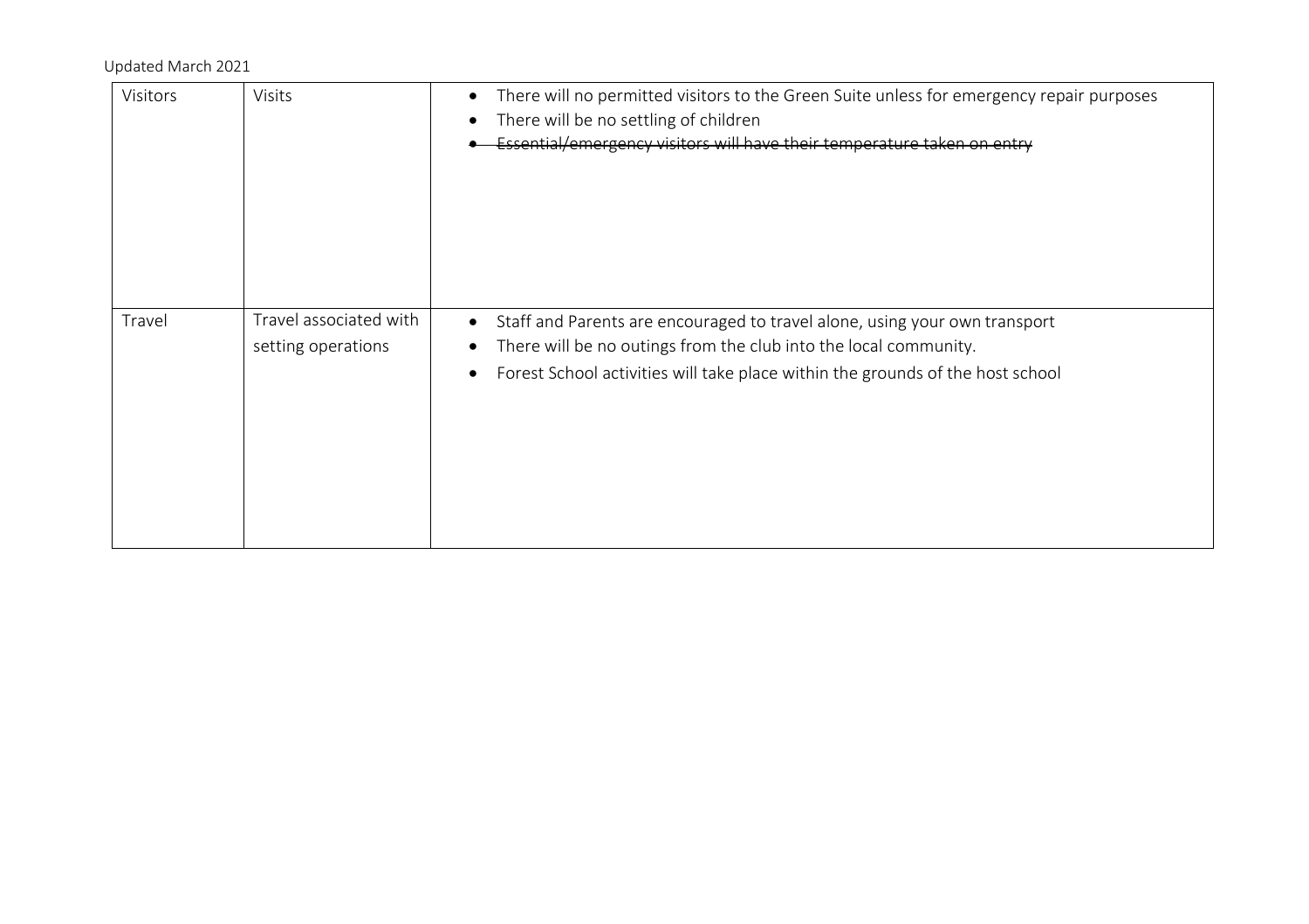| Hygiene and | Hand Washing    | All children and staff must wash their hands upon arrival at club<br>$\bullet$                                |
|-------------|-----------------|---------------------------------------------------------------------------------------------------------------|
| Health &    |                 | Children and staff members are encouraged to wash their hands frequently for 20 seconds                       |
| Safety      |                 | Staff will monitor children in age appropriate groups washing hands and ensuring they maintain                |
|             |                 | 1m social distance                                                                                            |
|             | Cleaning        | An enhanced cleaning schedule is implemented twice a day, this includes furniture, surfaces,                  |
|             |                 | toys, equipment, and floors. Solid floors are washed twice, toilets more frequently or as                     |
|             |                 | required.                                                                                                     |
|             |                 | Communal areas, touch points and hand washing facilities are cleaned and sanitised up to                      |
|             |                 | three times a day as required.                                                                                |
|             |                 | Staff inspect the toilets every hour to clean and sanitise touch points                                       |
|             | Waste disposal  | All waste is disposed of in a hygienic and safe manner as usual at least twice a day, more if<br>$\bullet$    |
|             |                 | required                                                                                                      |
|             |                 | Used tissues are disposed of immediately                                                                      |
|             | Laundry         | Children will take home all soiled clothes<br>$\bullet$                                                       |
|             |                 | We will need sufficient clothing replacements to meet a child's needs                                         |
|             |                 |                                                                                                               |
|             |                 |                                                                                                               |
|             |                 |                                                                                                               |
|             | Risk assessment | All activities will be risk assessed and due consideration given to any adaptations to our usual<br>$\bullet$ |
|             |                 | practice will be recommended. This will include, but is not limited to the suspension of                      |
|             |                 | learning experiences that involve materials which are not easily washable, e.g. playdough -                   |
|             |                 | cooked dough will not be excluded, this type of dough will be discarded daily.                                |
|             |                 | There is no contact sport, we will adapt existing sports to ensure they comply with social                    |
|             |                 | distancing requirements                                                                                       |
|             | PPE             | Government guidance is that PPE is not required for general use in our setting to protect<br>$\bullet$        |
|             |                 | against COVID-19 transmission. Disposable aprons, gloves, masks, protective gown are                          |
|             |                 | all available                                                                                                 |
|             |                 | Clinical grade masks are available to staff should they decide to use them. They are not                      |
|             |                 | currently required for use indoors or outdoors in a playwork setting                                          |
|             |                 | PPE will be required to clean the isolation room / area after use                                             |
|             |                 |                                                                                                               |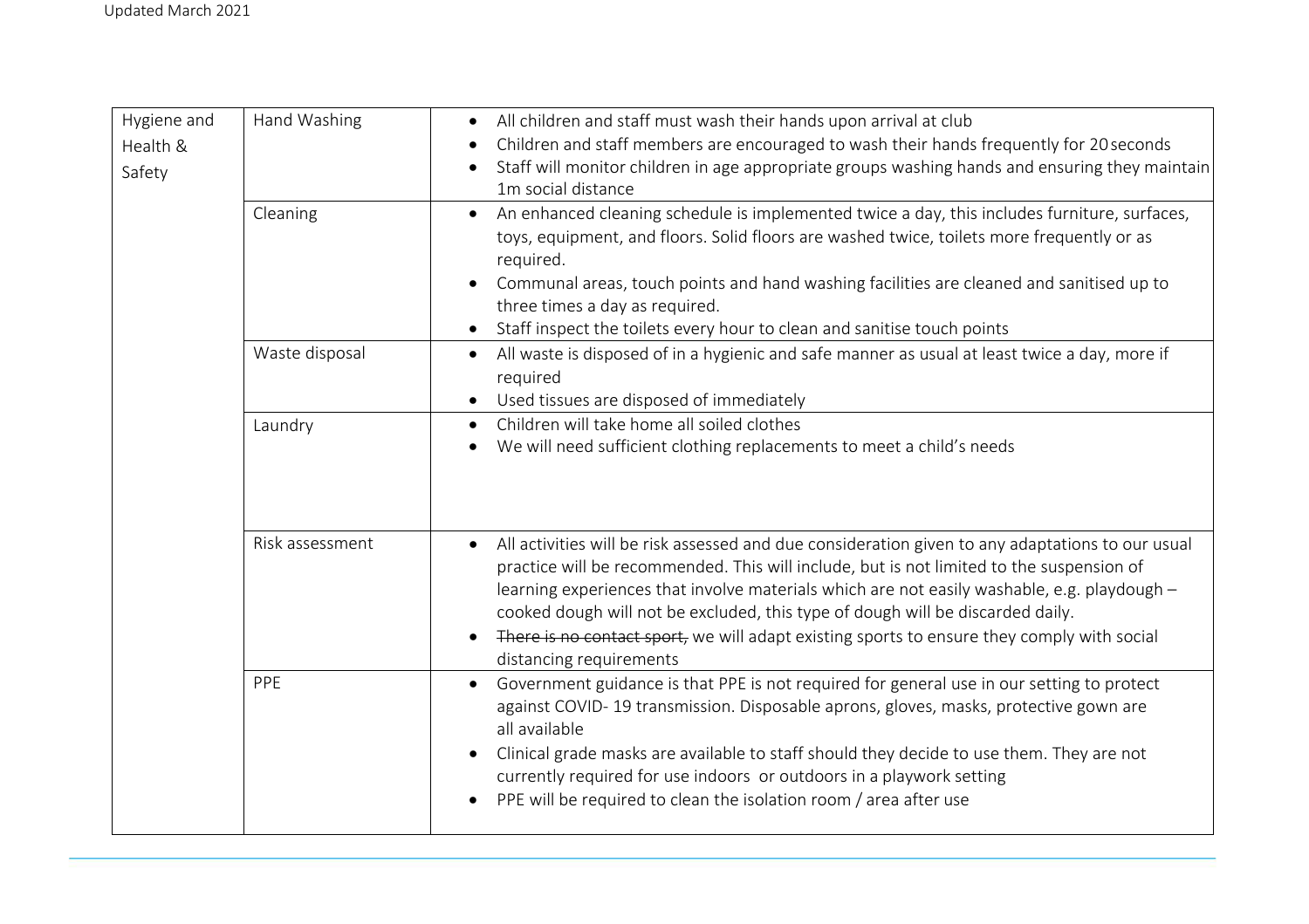| Premises | <b>Building</b> | A routine health & safety check will be conducted.                                                                                                                                |
|----------|-----------------|-----------------------------------------------------------------------------------------------------------------------------------------------------------------------------------|
|          |                 | There is no planned use of the heating in the Green Suite.                                                                                                                        |
|          |                 | There is to be no use of air conditioning. Air conditioning units are standalone and may be used<br>when required when temperatures rise in the summer term                       |
|          |                 | The heating thermostat is reduced to 15 degrees, the water temperature to the hot water tap                                                                                       |
|          |                 | has been increased from $30 - 50$ degrees.                                                                                                                                        |
|          |                 | We have been advised that taps have been routinely left open throughout the lockdown                                                                                              |
|          |                 | period to avoid the development of the legionnaire bacterium.                                                                                                                     |
|          |                 | Windows must always be open to ensure ventilation                                                                                                                                 |
|          |                 | We will make use of the outdoor space where possible for activities, taking the 'indoors' out                                                                                     |
|          | Resources       | Children are not permitted to bring items from home into club                                                                                                                     |
|          |                 | All resources required for play and learning experiences of children will be washed daily, some<br>resources will be washed more frequently e.g. paintbrush handles, scissors etc |
|          |                 | Equipment used by staff e.g. an club mobile is allocated to the person in charge any given day.                                                                                   |
|          |                 | Staff are required to clean and sanitise the phone before handing over to a colleague.                                                                                            |
|          |                 |                                                                                                                                                                                   |
|          |                 |                                                                                                                                                                                   |
|          |                 |                                                                                                                                                                                   |
|          |                 |                                                                                                                                                                                   |
|          |                 |                                                                                                                                                                                   |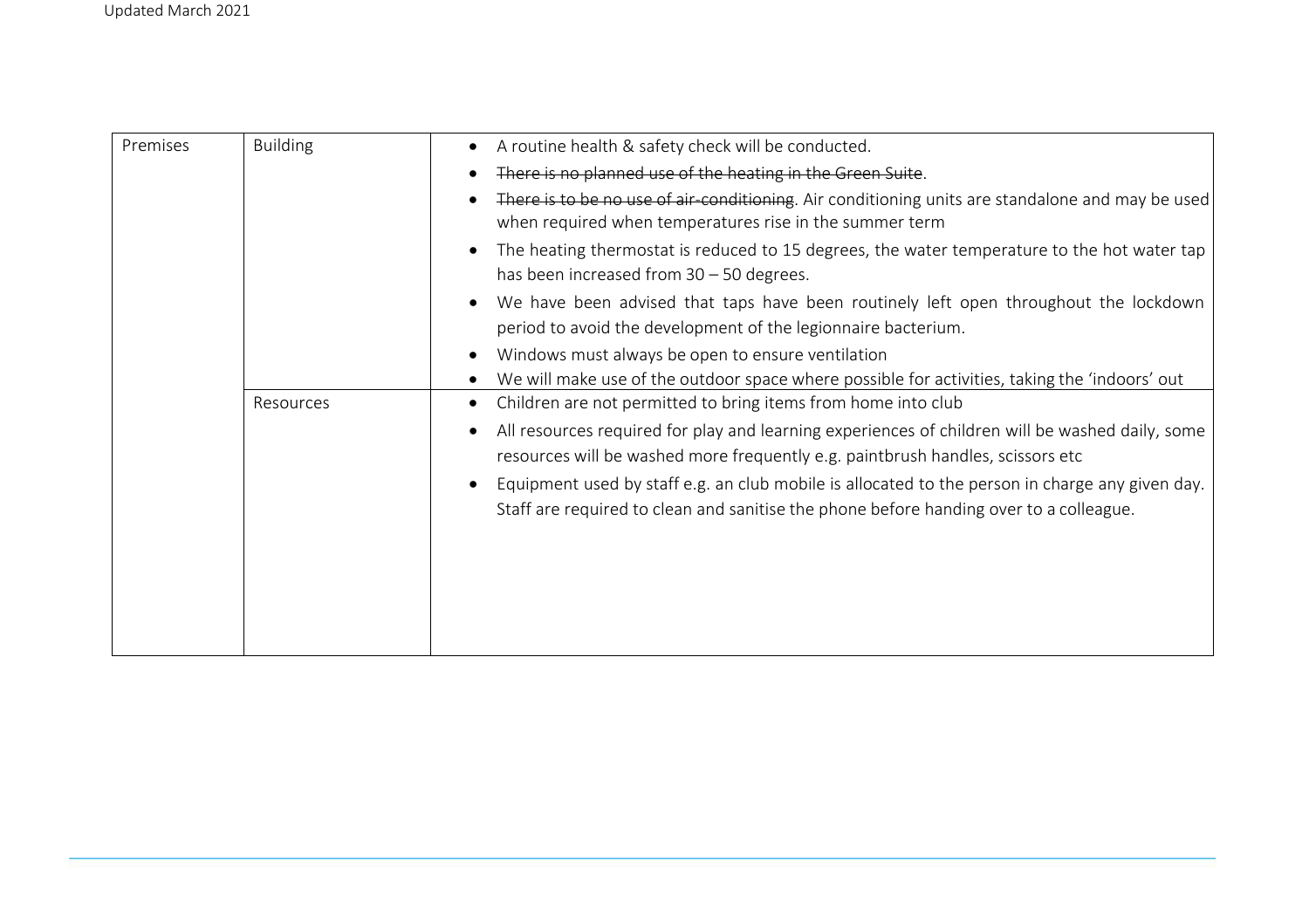| Supplies | Procurement &<br>monitoring | We will ensure an adequate supply of essential supplies and contingency plans are in place to<br>$\bullet$<br>minimise the impact of any shortages.                                                             |
|----------|-----------------------------|-----------------------------------------------------------------------------------------------------------------------------------------------------------------------------------------------------------------|
|          |                             | We will not be able to operate without essential supplies required for ensuring infection<br>$\bullet$<br>control                                                                                               |
|          |                             | A monitoring system for the supply of hygiene stock items is in place, ensuring availability<br>$\bullet$<br>to meet the operational needs of the setting.                                                      |
|          |                             | We will limit the food preparation required, children will bring packed lunches and light<br>$\bullet$<br>tea options easily individualised for children will be selected, avoiding shared plates or<br>choices |
|          |                             | If a supply of food is interrupted, we have procedures in place to ensure the appropriate<br>$\bullet$<br>food alternatives are sourced.                                                                        |